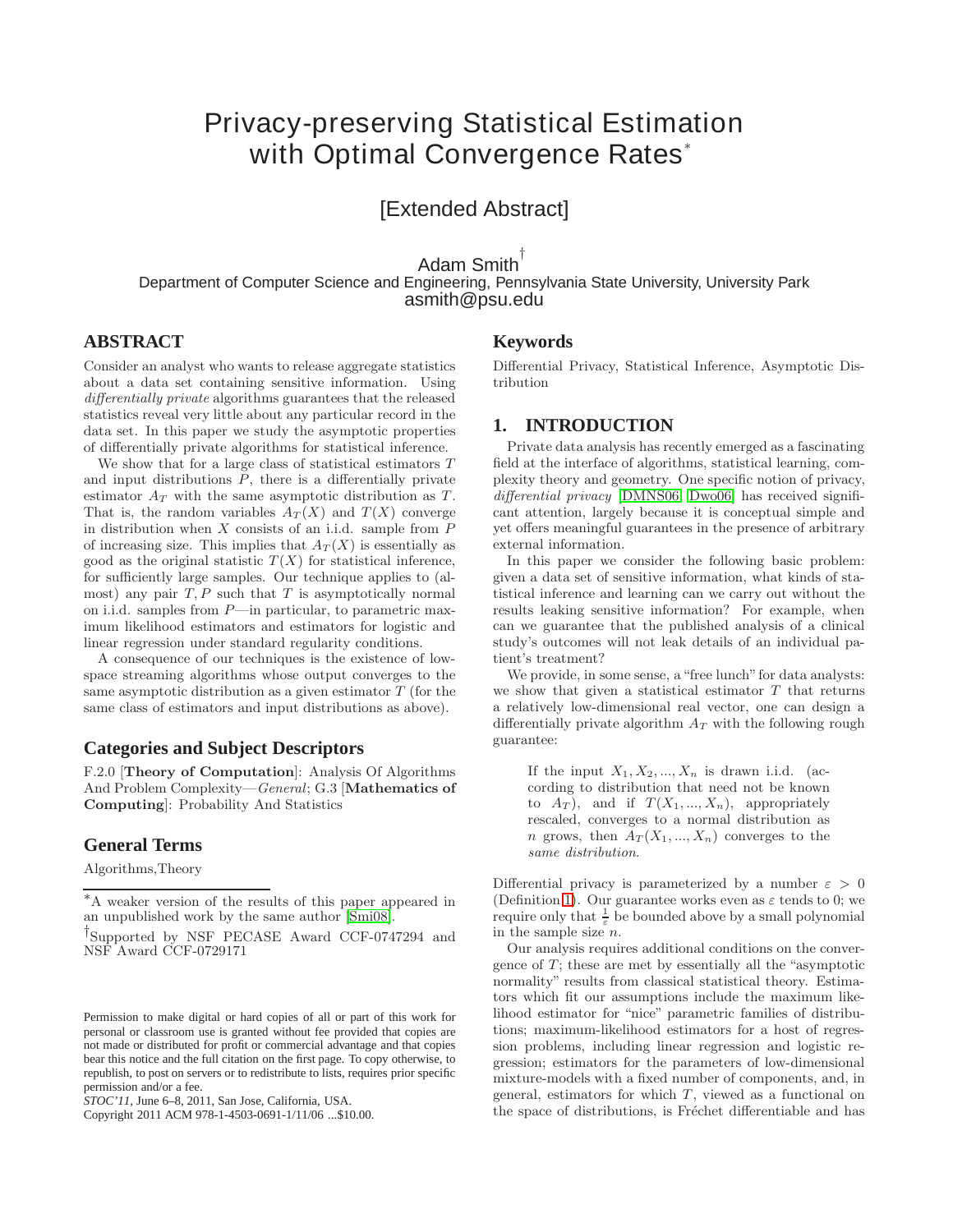a non-zero derivative at the distribution  $P$  from which the  $X_i$  are drawn.

In several cases, notably for parametric estimation and regression, the estimators to which our result applies are known to have minimum possible variance among a large class of estimators. In those cases, we give differentially private estimators whose variance is within a  $1 + o(1)$  factor of optimal. In that sense, we provide a free lunch for private statistical inference: optimal accuracy (the same as the best nonprivate estimators) and strong guarantees of privacy.

Our algorithms also provide one-pass, space-efficient algorithms that compute an asymptotically similar statistic to a The statistic T. These algorithms use space  $\tilde{O}(\sqrt{n})$  when T itself can be computed in quasilinear space. To the best of our knowledge, previously studied estimators require linear space to achieve the same guarantee. For a discussion of previous work on streaming algorithms for i.i.d. and randomlyordered data, see Chien, Ligett and McGregor [\[CLM10\]](#page-8-3).

#### *Previous Work.*

The general question of the design of differentially private algorithms has received much recent attention, too much to survey here. We focus on work directly relevant to our concerns. Blum et al. [\[BDMN05\]](#page-7-0) considered a simple mechanism which expresses a learning or estimation algorithm in terms of a sequence of "statistical queries" (in the sense of Kearns [\[Kea98\]](#page-8-4)) to the data, and adds noise the result of each query. In most cases, it is difficult to see how this reformulation and noise addition will affect the quality of the final answer. For the class of exponential families of probability distributions, the sufficient statistics for a family can be directly computed via statistical queries, and so the results of Blum et al. [\[BDMN05\]](#page-7-0) (and follow-up work by Dwork et al. [\[DMNS06\]](#page-8-1)) would apply. Unfortunately, many probability models, e.g. mixture models, do not have such simple sufficient statistics.

Kasiviswanathan et al.  $\left[$ KLN<sup>+</sup>08 $\right]$  gave general inefficient algorithms with PAC learning guarantees for binary classification problems. They show, roughly, that the private and nonprivate sample complexities of PAC learning problems are polynomially related. The algorithms of  $[KLN^+08]$  $[KLN^+08]$  run in exponential time, in general, though which makes them difficult to apply. In contrast, our algorithm  $A_T$  runs in time essentially proportional to the time needed to compute the original statistic T.

Most relevant to our work is the paper of Dwork and Lei [\[DL09\]](#page-8-6), which drew inspiration from robust statistics to give differentially private estimators for scale, location and regression problems. Their estimators converge at a rate of  $n^{-1/2+c}$  (where  $c > 0$  is a small constant) to the underlying true parameters they were trying to recover. In contrast, our estimators converge at the optimal rate of  $n^{-1/2}$  in distributions similar to the ones they analyzed; our convergence rate even recovers the correct leading constant. Our techniques have a similar flavor to those of [\[DL09\]](#page-8-6). In particular, we modify a robust estimator of location, the Winsorized mean, to get an  $efficient<sup>1</sup>$  $efficient<sup>1</sup>$  $efficient<sup>1</sup>$  differentially private estimator for estimating the mean of a Gaussian distribution. Our analysis

sheds some light on the relationship between robustness and differential privacy. Another similarity between this work and [\[DL09\]](#page-8-6) is the use of the subsample-and-aggregate technique of Nissim, Raskhodnikova and Smith [\[NRS07\]](#page-8-7) as a basic building block.

Wasserman and Zhou [\[WZ10\]](#page-8-8) consider differentially private versions of several nonparametric density estimators. In general, the convergence rates they obtain are suboptimal and the algorithms they describe take exponential time to run. However, the problem they tackle is essentially infinite dimensional; it is unclear if the techniques we discuss here can be applied in their setting.

Finally, Chaudhuri, Monteleoni and Sarwate [\[CMS11\]](#page-8-9) and Rubinstein et al. [\[RBHT\]](#page-8-10) consider differentially private algorithms tailored to algorithms that minimize a convex loss function. Their convergence guarantees are incomparable to ours, although it seems likely that their techniques outperform ours in the specific settings for which they were designed. In particular, the dependency on the dimension of the problem is probably much better with their techniques (our results require the dimension to be bounded above by a small polynomial in  $n$ , whereas their techniques may work for dimensions up to  $\sqrt{n}$ ).

#### *Basic Tools.*

We design our differentially private algorithms by composing a number of existing tools from the literature, namely the Laplace mechanism of Dwork, McSherry, Nissim and Smith [\[DMNS06\]](#page-8-1), the exponential mechanism of McSherry and Talwar [\[MT07\]](#page-8-11) and the subsample-and-aggregate framework of Nissim, Raskhodnikova and Smith [\[NRS07\]](#page-8-7). See Section [2.1](#page-3-0) for further discussion.

#### *Preliminaries.*

Given a random variable  $X$ , we denote its cumulative distribution function  $F_X$ . Similarly, given a probability measure  $P$  we use  $F_P$  for the corresonding c.d.f. We sometimes abuse notation and equate a random variable  $X$  with the corresponding probability distribution.

To compare probability distributions, we use two metrics. First, given two distributions  $P, Q$  defined on the same underlying space of measurable sets, consider the statistical difference (or total variation distance)

$$
SD(P,Q) = \sup_{\text{measurable } S} |P(S) - Q(S)|.
$$

One often thinks of the sets  $S$  as possible tests for distinguishing  $P$  from  $Q$ . The definition states that no such set can distinguish between (draws from)  $P$  and  $Q$  with probability better than  $\frac{1}{2} + SD(P, Q)$ .<br>Second for probability distribution

Second, for probability distributions on  $\mathbb{R}^d$ , we will use the Kolmogorov-Smirnov distance, which can be thought of as a relaxed version of the statistical difference that considers only axis-parallel rectangles as possible distinguishers:

$$
\mathsf{KS}(P,Q) = \sup_{\text{rectangles } R} |P(R) - Q(R)|.
$$

For one-dimensional distributions, this is  $\sup_{a,b\in\mathbb{R}}|P[a,b]$  –  $Q[a, b]$ . Note that the KS distance, as defined here, is closely related to the  $L_{\infty}$  norm on the cumulative distribution func-

<span id="page-1-0"></span><sup>&</sup>lt;sup>1</sup>In statistical theory, an estimator is called *efficient* if it has the best possible convergence rate (among an appropriate class of estimators); that is, if it is efficient in its use of data. In this paper we have tried to carefully distinguish this meaning of "efficient" from the notion of computational

efficiency, but we apologize in advance if some ambiguities remain.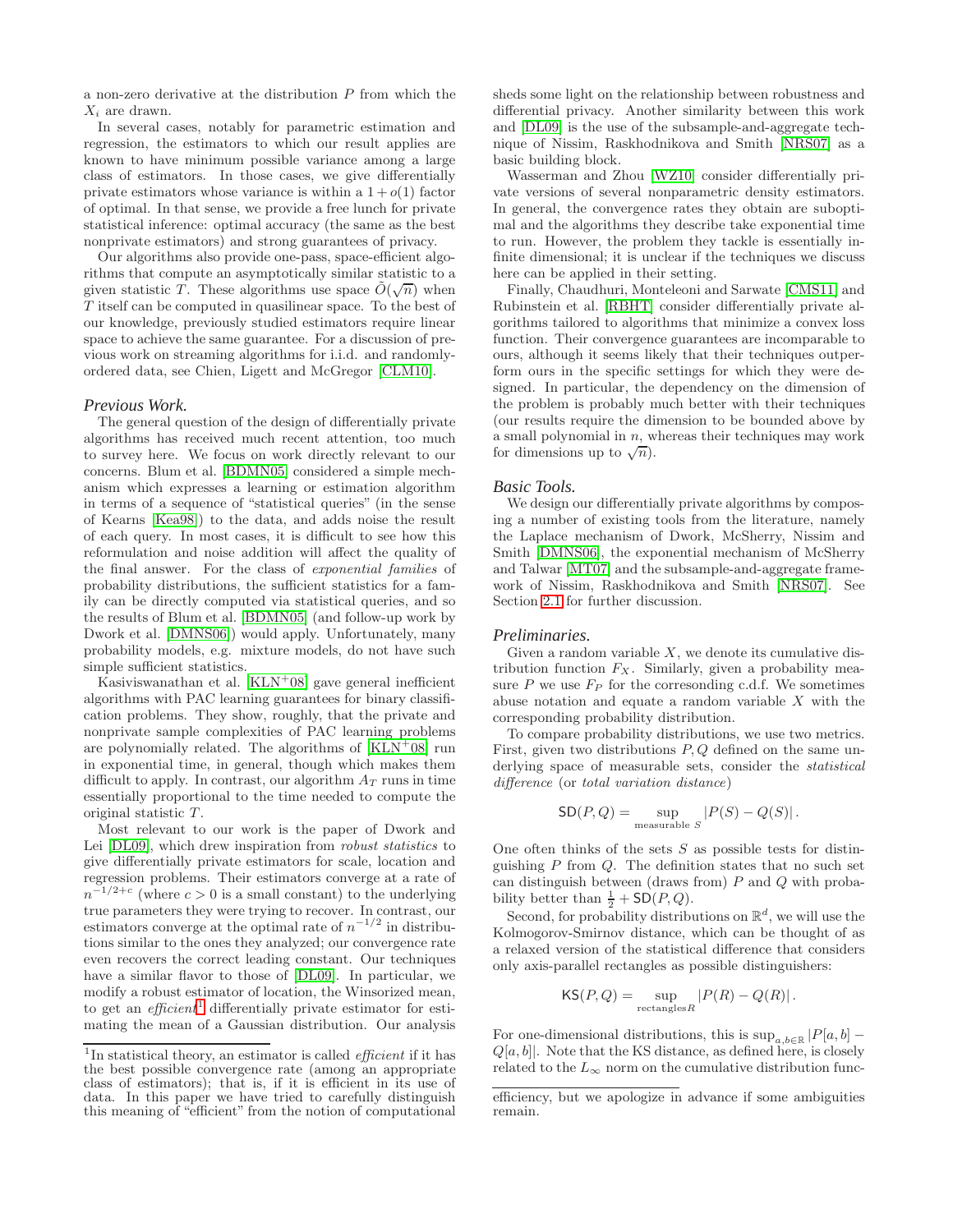tions of P and Q. Namely,  $||F_P - F_Q||_{\infty} \leq \mathsf{KS}(P,Q) \leq$  $2^d$ || $F_P - F_Q$ ||<sub>∞</sub> where d is the dimension.

Recally that a sequence of distributions  $Q_1, Q_2, \dots$  on  $\mathbb{R}^d$  converges in distribution to Q, denoted  $Q_n {\overset{\mathcal{D}}{\longrightarrow}} Q$  if  $F_{Q_n}(x) \to F_Q(x)$  as  $n \to \infty$ , for all points x at which  $F_Q$  is continuous (this has several equivalent definitions in terms of expectations of continuous functions). If  $F_Q$  is continuous everywhere, then convergence in distribution is equivalent to the condition that  $\mathsf{KS}(Q_n, Q) \to 0$  as  $n \to \infty$ . We occasionally abuse notation and write  $P_n \stackrel{\nu}{\longrightarrow} Q_n$  if all the  $Q_n$ 's have continuous c.d.f.'s and  $\mathsf{KS}(P_n, Q_n)$  tends to 0 as n grows.

We extend the notions of statistical difference, KS distance and convergence in distribution to random variables in the natural way. For example, we say  $X_n \xrightarrow{\nu} Y_n$  if  $Y_n$  has a continuous c.d.f. for all  $n$  and the KS distance between the distributions of  $X_n$  and  $Y_n$  tends to 0.

#### *Differential Privacy.*

In the sequel,  $D$  will denote a generic domain in which data points lie.  $\mathcal{D}^*$  is the set of all finite-length sequences of elements in  $D$ . Because order will generally not matter, we will sometimes think of the elements in  $\mathcal{D}^*$  as multisets.

We say two finite multisets (alternatively, sequences)  $x, x' \subseteq \mathcal{D}$  are neighbors if they differ in a single element:  $x \triangle x' = 1$ . Differential privacy requires that inserting or removing one input tuple should change the distribution of inputs very little, as measured by parameters  $\varepsilon$  and  $\delta$ .

<span id="page-2-0"></span>DEFINITION 1 ([\[DMNS06,](#page-8-1) [DKM](#page-8-12)<sup>+</sup>06]). Algorithm A is  $(\varepsilon, \delta)$ -differentially private if for all neighboring data sets  $x, x' \subseteq \mathcal{D}$  and for all events E,

$$
\Pr(A(x) \in E) \le e^{\varepsilon} \Pr(A(x') \in E) + \delta.
$$

We write  $\varepsilon$ -differential privacy as shorthand for  $(\varepsilon, 0)$ differential privacy.

Most of the algorithms in this paper are  $\varepsilon$ -differentially private (that is, they satisfy the definition above with  $\delta = 0$ ).

For simplicity, in most of the paper we will assume that the size  $n$  of the data set is publicly known. This assumption can be removed at the expense of some technical complication by using a differentially private approximation to  $n$ ; see Section [2.4.1.](#page-5-0)

We consider statistics  $T: \mathcal{D}^* \to \mathbb{R}^d$  that return a vector of  $d$  real numbers. Our main algorithm assumes that  $T$  in fact takes values only in a bounded cube  $[-\frac{\Delta}{2}, \frac{\Delta}{2}]^d$ , where  $\Lambda > 0$  is known to the algorithm. This assumption can be  $\Lambda > 0$  is known to the algorithm. This assumption can be removed at the price achieving only  $(\varepsilon, \delta)$  differential privacy. See Section [2.4.1](#page-5-0) for details.

#### *Asymptotic Normality.*

The central limit theorem provides the best known example of asymptotically normal statistics: any statistic which is a sum of  $h(X_i)$  for some function h will converge to a normal distribution as long as  $h(X_i)$  has finite expectation and variance. Many other statistics also exhibit this type of convergence, however. Typically, a careful inspection of the convergence theorems reveals additional properties: the standard deviation of these statistics usually scales as  $n^{-1/2}$ ; the bias of these statistics, surprisingly, shrinks more quickly, usually at a rate of  $1/n$ ; finally, additional moments of the asymptotic distribution can usually be bounded under mild

assumptions. We dub statistics that exhibit these additional properties generically asymptotically normal.

DEFINITION 2 (GENERIC NORMALITY). A statistic  $T$ :  $\mathcal{D}^* \to \mathbb{R}$  is generically asymptotically normal at distribution P if there exists a "true value"  $T(P)$  and constant  $\sigma_P^2 > 0$ such that if  $X_1, \ldots, X_n \sim P$  i.i.d., then

1. (Normally) 
$$
\frac{T(X) - T(P)}{\sigma_P/\sqrt{n}} \xrightarrow{\mathcal{D}} N(0, 1)
$$
 as  $n \to \infty$ ,

2. (Linear Bias) 
$$
E[T(X)] - T(P) = O(1/n)
$$
, and

3. (Bounded third moment)  $E\left(\frac{|T(X)-T(P)|}{\sigma_P/\sqrt{n}}\right)^3 = O(1)$ .  $\diamond$ 

This definition generalizes to  $d > 1$  by replacing  $\sigma_p$  with a symmetric positive definite matrix  $\Sigma_P \in \mathbb{R}^{d \times d}$ : we require that  $Z(n) = \sqrt{n} \sum_{P}^{-1} (T(X) - T(P))$  converges to  $N(0^d, I)$ and that the third moment condition holds for the projections along any given direction (that is, for any unit vector u we should have  $E[|u^{\dagger} Z(n)|^3] = O(1)$ .

The second and third condition are necessary because asymptotic normality alone doesn't imply that functionals of  $T(X)$ , such as its expectation and variance, also converge to the values one naturally expects. Asymptotic normality implies only that the c.d.f. of  $T(X)$  is close, point-wise, to a Gaussian's. However, because the range can be very large, it could be that natural functionals of the distribution differ wildly from those of the Gaussian. For example, consider a distribution  $Q$  which is a mixture of  $N(0, 1)$  with weight  $1 - \rho$ , and  $N(1/\rho^2, 1)$  with weight  $\rho$ . The distance between Q and  $N(0, 1)$  is  $\rho$ , but the expectation of Q goes to  $\infty$  as  $\rho$  goes to 0.

The thin tails condition implies that this sort of strange behavior does not occur: for "nicely behaved" functions f, one gets that  $E(f(T(X))) \approx E(f(Z))$ , where  $Z \sim N(T(P))$ ,  $\frac{\sigma_P^2}{n}$ ).

For examples of asymptotically normal distributions, we refer to the textbook of Schervish [\[Sch96\]](#page-8-13). Some examples:

- Given a family of distributions parametrized by a finite number of real numbers,  $\{P_{\theta} | \theta \in \Theta \subseteq \mathbb{R}^d\}$ . Under mild regularity conditions, the maximum likelihood estimator is g.a.n. and has asymptotically optimal variance among all (asymptotically) unbiased estimators. See, for example, [\[Sch96,](#page-8-13) §7.3.5]. This includes as a special case mixture models with a fixed number of components which are described by a finite number of parameters but typically do not have sufficient statistics that are any less compact than the original data set.
- The estimators for common regression problems are also generically asymptotically normal under mild conditions (for example, the data matrix in linear and logistic regression problems should not have very small eigenvalues). In particular, we get estimators for linear and logistic regression coefficients with rate  $O(n^{-1/2})$ , improving the  $n^{-1/2+\gamma}$  (for a small constant  $\gamma >$ 0) convergence rate of the estimators of Dwork and Lei [\[DL09\]](#page-8-6).
- More generally, many statistics  $T$  can be viewed as functionals mapping the space of distributions (data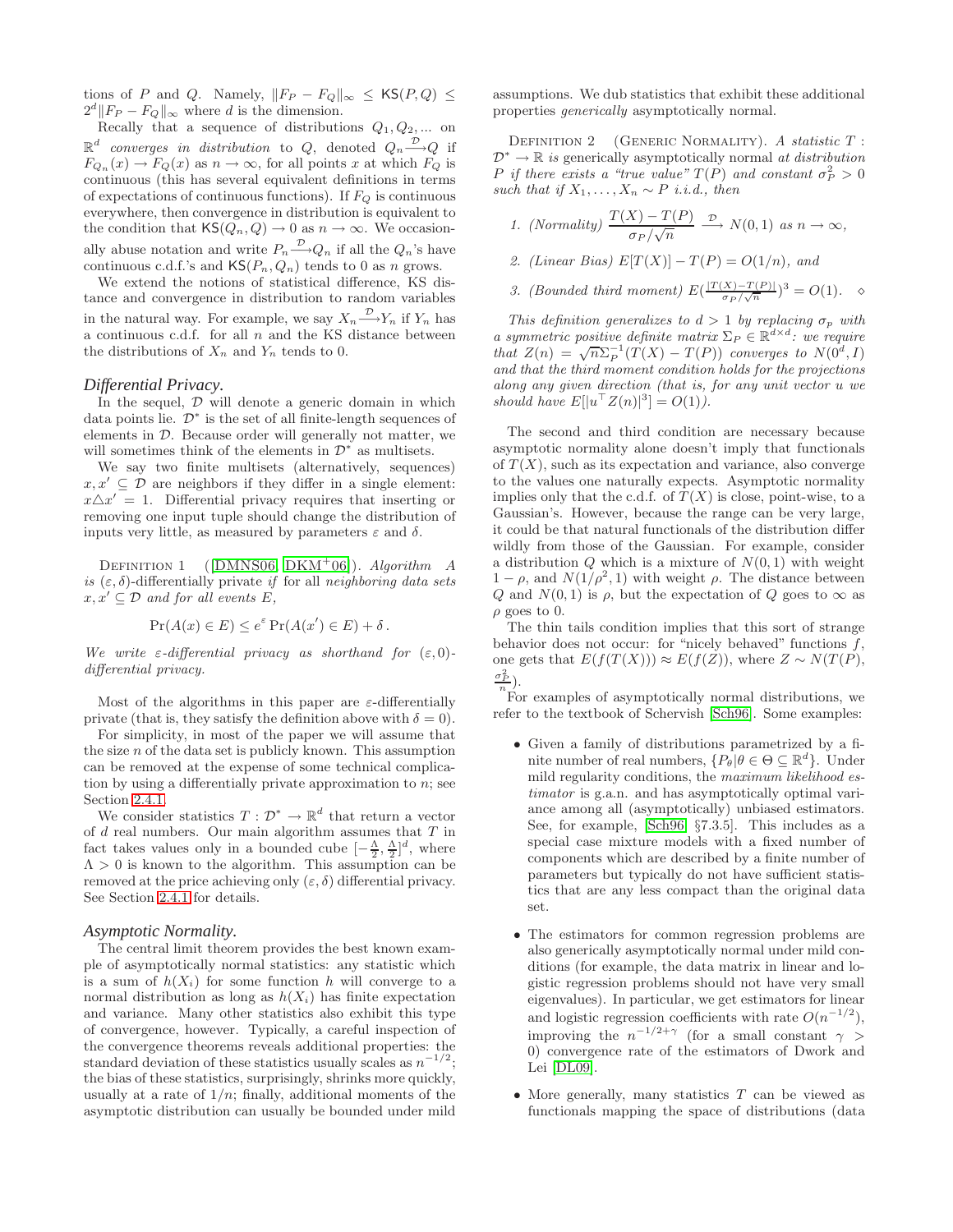sets are just distributions with finite support and rational probability masses) to  $\mathbb{R}^d$ . With an appropriate topology on the space of distributions, one can define the differentiability of  $T$  at a particular distribution T. Differentiable statistics with non-zero derivative at P and satisfying mild moment conditions are generically asymptotically normal. See Fernholz [\[Fer83\]](#page-8-14) for a compact exposition of the theory.

One striking example where our framework does not apply is the differentially private evaluation of fit of various models. Many statistics used to evaluate goodness of fit do not have asymptotically normal behavior.

# **1.1 Main Theorem**

THEOREM 3 (MAIN THEOREM, UNBOUNDED RANGE). Given a statistic  $T : \mathcal{D}^n \to \mathbb{R}^d$ , there exists a  $(\varepsilon, \delta)$ differentially private algorithm  $A = A_{T,\varepsilon,\delta}$  such that if T is generically asymptotically normal at distribution P, the random variables  $A(X)$  and  $T(X)$  converge in distribution when  $X$  is an i.i.d. sample of size n from  $P$ , that is,

$$
\mathsf{KS}(A(X), T(X)) \to 0 \quad \text{as } n \to \infty.
$$

Moreover, there is a constant  $c > 0$  such that convergence continues to hold even if  $d, \varepsilon, \Lambda$  change with n as long as  $d, \frac{1}{\varepsilon}$ and  $\log(\frac{1}{\delta})$  are all at most n<sup>c</sup>.

This theorem in fact follows from a slightly different result, which assumes a known bound on the range of  $T$  but achieves a stronger privacy guarantee. The reduction from one form to the other of the main theorem is given in Section [2.4.1.](#page-5-0)

<span id="page-3-2"></span>THEOREM 4 (MAIN THEOREM, BOUNDED RANGE). Given a statistic  $T : \mathcal{D}^n \to [-\frac{\Lambda}{2}, \frac{\Lambda}{2}]^d$ , there exists a <br>0)-differentially private algorithm  $A = A_{T-k}$ , such that  $(\varepsilon, 0)$ -differentially private algorithm  $\overline{A} = A_{T, \varepsilon, \Lambda}$  such that if T is generically asymptotically normal at distribution P, the random variables  $A(X)$  and  $T(X)$  converge in distribution when  $X$  is an i.i.d. sample from  $P$ , that is,

$$
\mathsf{KS}(A(X), T(X)) \to 0 \quad \text{as } n \to \infty.
$$

Moreover, there is a constant  $c > 0$  such that convergence continues to hold even if  $d, \varepsilon, \delta$  change with n as long as  $d, \frac{1}{\varepsilon}$ and  $log(\Lambda)$  are all at most  $n^c$ .

Because the KS distance bounds the difference between the cumulative distribution functions of two random variables, the theorem implies that  $A(X)$  and  $T(X)$  converge in distribution:  $||F_{A(X)} - F_{T(X)}||_{\infty} \to 0$  as  $n \to \infty$ , where  $F_Y$ denotes the c.d.f. of random variable Y.

Note that we provide no bound on the rate at which the KS distance converges to 0 in the theorems above. Such a bound would require further assumptions about  $T$  (namely, about how quickly T itself converges to the normal distribution).

We focus here simply on establishing convergence. Note that the theorem is meaningful even with a very slow convergence rate. Once the KS distance is below a small constant, say  $1/20$ , the median error of A in estimating  $T(P)$  is at most 1.05 times greater than the median error of the nonprivate estimator T.

#### **2. THE ESTIMATORS**

In this section we explain the estimator we use and state the main claims about their behavior. Proofs and more detailed analysis are deferred to the next section.



<span id="page-3-1"></span>**Figure 1: Subample-and-aggregate with a generic aggregation algorithm** B**. We analyze two specific candidates for** B**: the sample average and the noisy "widened Winsorized mean".**

# <span id="page-3-0"></span>**2.1 Subsample and Aggregate**

Nissim et al. [\[NRS07\]](#page-8-7) introduced the subsample-andaggregate framework for "smoothing" a function  $f$ , defined on  $\mathcal{D}^*$ , to obtain a randomized algorithm which is differentially private. When  $f$  is sufficiently well-behaved, the resulting algorithm outputs a value close to that of f with high-probability.

The idea is to randomly partition the input  $x \in \mathcal{D}^n$  into k blocks of size roughly  $n/k$  each. The function f is applied to each block to obtain k estimates  $z_1, ..., z_k$ . Finally, these estimates are aggregated using a differentially private function B:

$$
SA_{f,B,k}(x) = B(f(x_1,...,x_{\frac{n}{k}}),...,f(x_{(k-1)\frac{n}{k}+1},...,x_n)),
$$

as depicted in Figure [1.](#page-3-1) Nissim et al. observed that this construction is always differentially private, regardless of the structure of f:

LEMMA 5 (PRIVACY OF  $SA$  [\[NRS07\]](#page-8-7)). Let f be an arbitrary (possibly randomized) function with inputs in  $\mathcal{D}_f^*$  and taking values in a domain  $\mathcal{D}_B$ . If B is  $\varepsilon$ -differentially private for inputs in  $\mathcal{D}_{B}^{*}$ , then  $SA_{f,B,k}$  is  $\varepsilon$ -differentially private for inputs in  $\mathcal{D}_f^*$ .

The intuition behind the framework is the following: if  $f$ gives reasonably consistent answers on data sets of size  $n/k$ , then the aggregation function can return a value close to the expected value of f on a random subset of x of size  $n/k$ . Roughly:  $SA<sub>f</sub>$  should obtain the same accuracy as the best nonprivate algorithm could obtain on data sets of a smaller size,  $n/k$ .

What we show in this paper is that a careful application of the framework gives answers that are as good — up to a  $1+o(1)$  factor — as the best nonprivate algorithm can obtain on datasets of the same size.

# **2.2 A Nonprivate Estimator: Aggregation via Averaging**

If we replace the aggregation algorithm  $B$  in the subsample-and-aggregate algorithm with a simple average, that is, if we output  $\overline{z} = \frac{1}{k} \sum_{i=1}^{k} z_i$ , then we get an estima-<br>tor that is not differentially private (in particular it may be tor that is not differentially private (in particular, it may be deterministic) but which is asymptotically identical to  $T(X)$ when  $T$  is asymptotically normal. Because we assume our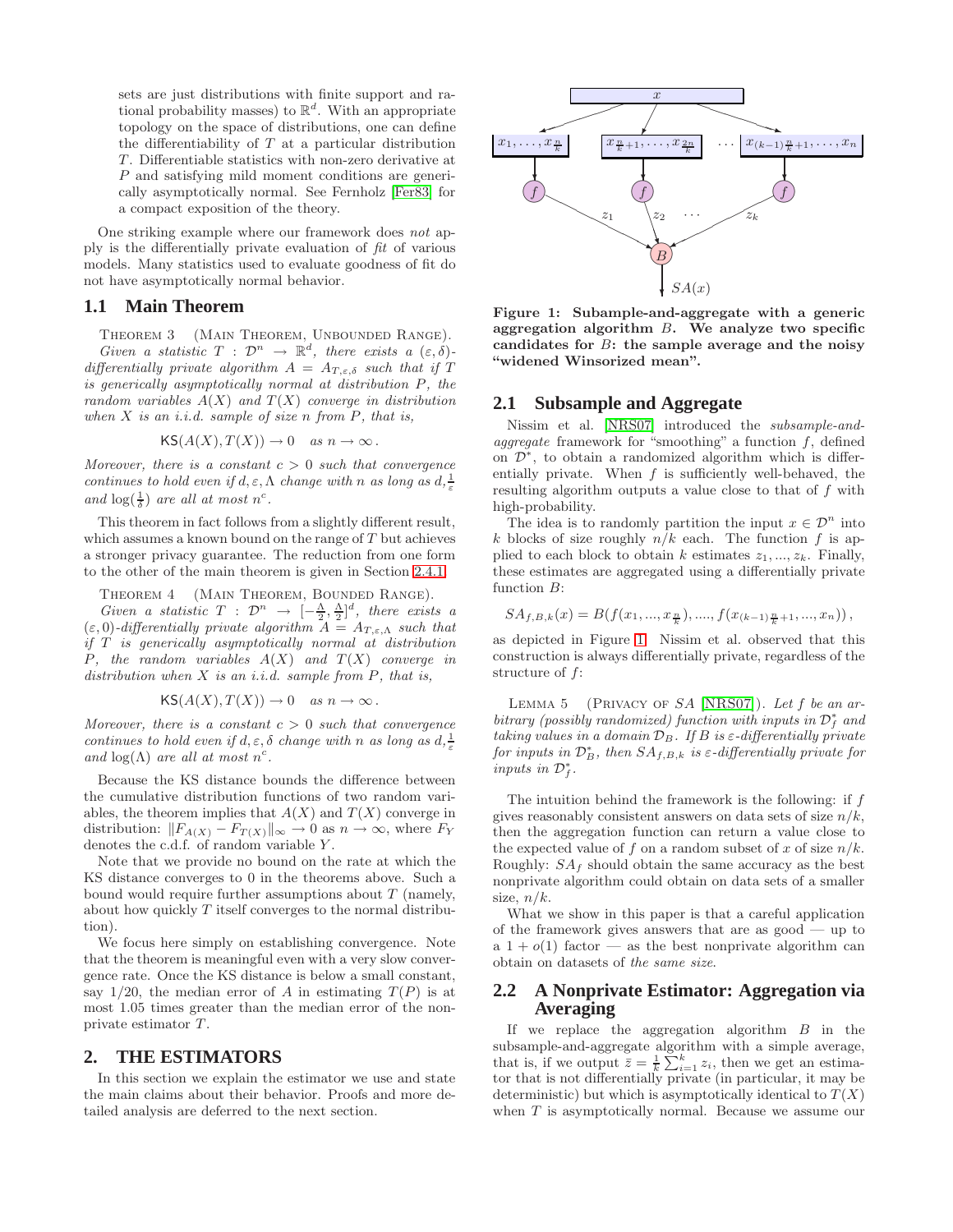data is drawn i.i.d., the partitioning into blocks need not be random. We use the natural, consecutive partition for simplicity. We denote the estimator

$$
\text{Ave}_{k,T}(x_1,...,x_n)=\bar{z}=\frac{1}{k}\sum_{i=1}^k T(x_{(i-1)\frac{n}{k}+1},...,x_{i\frac{n}{k}}).
$$

<span id="page-4-1"></span>LEMMA 6 (CONVERGENCE OF AVERAGING). Suppose that T is generically asymptotically normal at P. If  $k =$  $o(\sqrt{n})$ , d is bounded above by a sufficiently small polynomial in n and  $X_1, ..., X_n$  are drawn i.i.d. from P, then

$$
\sqrt{n} \cdot \text{Ave}_{k,T}(X) \stackrel{\mathcal{D}}{\longrightarrow} N(T(P), \sigma_P^2) \text{ as } n \to \infty.
$$

## *Proof Idea: Separating Bias and Variance.*

The basic intuition for the analysis is that the averaging step reduces the variance drastically, but does not reduce bias. As long as the bias of the individual estimators is sufficiently low, however, we can still get convergence to the right distribution.

First, since the sample X is i.i.d. from P, the  $Z_i$  terms are themselves i.i.d. and (by asymptotic normality) each  $Z_i$ is close in distribution to  $N(T(P), \frac{k\sigma_P^2}{n})$ .

Crudely, one would expect then that the average of the  $Z_i$ 's would be also close to Gaussian with the same mean  $T(P)$  and bias reduced by a factor of k down to  $\frac{\sigma_P^2}{n}$ .

This doesn't quite work, but it comes close. The variance calculation is essentially correct. One can show that the variance of each  $Z_i$  is close to  $\frac{k\sigma_P^2}{n}$ . Since the  $Z_i$ 's are independent, the variance of the average  $\overline{Z}$  is exactly  $\frac{1}{k}$  times the variance of each of the terms, which gives

$$
Var(\bar{Z}) \approx \frac{1}{k} \cdot \frac{k\sigma_P^2}{n} = \frac{\sigma_P^2}{n}.
$$

On the other hand, the expectation of  $\overline{Z}$  is exactly the expectation of the  $Z_i$ 's, without division by k. The linear bias condition of generic asymptotic normality ensures that  $E(Z_i) = T(P) \pm O(k/n)$ . When k is asymptotically smaller than  $\sqrt{n}$ , we get

$$
E(\bar{Z}) = T(P) \pm o(n^{-1/2}).
$$

This is not exactly the right expectation, but the  $o(n^{-1/2})$ bias term is swamped by the variance and so we get  $\bar{Z} \approx$  $N(T(P), \frac{\sigma_P^2}{n}).$ 

To make this argument formal, we use the bound on the third moment of the  $Z_i$ 's to convert between expectation/variance calculations and convergence in distribution. The details are explained in Section [3.1.](#page-5-1)

#### *Relation to the Bootstrap and Jackknife.*

The "subsample-and-average" technique above belongs to a family of resampling techniques (of which popular members are the bootstrap and jackknife estimators) used in statistics to estimate the sampling distribution of a statistic. The textbook of Politis, Romano and Wolf [\[PRW99\]](#page-8-15) describes the general theory of these techniques (see Chapter 2, for example, for the treatment of the i.i.d. setting). The specific variant we use here, in which each observation gets used in exactly one subsample, is not standard. More importantly, to our knowledge our analysis of the bias of the estimator, and the extrapolation to asymptotic convergence, is novel.

## **2.3 Corollary: Streaming Estimators**

Note that  $\mathsf{Ave}_{k,T}$  can be evaluated in a single pass over the data set using memory at most  $n/k$  plus whatever memory requirements are needed to evaluate T on inputs of size  $n/k$ : one need only remember the values  $x_j$  for the current block and a running sum of the  $z_i$ 's computed so far. Setting  $k$  to be slightly smaller than  $\sqrt{n}$ , we obtain:

<span id="page-4-0"></span>THEOREM 7 (STREAMING STATISTICAL ESTIMATORS). Let  $T : \mathcal{D}^* \to \mathbb{R}^d$  be a statistic that is computable in linear space and polynomial time.  $\tilde{T}(X) = \mathsf{Ave} \frac{\sqrt{n}}{\log n} T(x)$  can be computed in one pass with  $\tilde{O}(\sqrt{n})$  space. If T is g.a.n. at  $P$  and  $X$  is an i.i.d. sample from  $P$  of size n, then  $\tilde{T}(X) \stackrel{\mathcal{D}}{\longrightarrow} T(X)$  as  $n \to \infty$ .

To get some idea of the meaning of this result, consider the naive low-space estimator which estimates  $T(P)$  by computing T on a single subsample of size  $\sqrt{n}$  from the data set. The standard deviation of this estimator will be on the order of  $n^{-1/4}$ . In contrast, Theorem [7](#page-4-0) gives an estimator with standard deviation  $O(n^{-1/2})$ .

This result has a quite different flavor from existing work on low-space statistical estimators, since it aims for optimal error and allows for a polynomial amount of space. As mentioned in the introduction, previous work [\[GM07,](#page-8-16) [CK09,](#page-8-17) [CLM10\]](#page-8-3) focused on regimes with higher error and lower (generally polylogarithmic in  $n$ ) space. An interesting direction, which we leave to future work, is understanding whether our analysis and techniques could also lead to improvements in lower space regimes.

## **2.4 Making the Estimator Private: Widened Winsorized Mean**

We can make the estimator above differentially private by replacing the empirical average with a differentially private aggregate  $W(z_1, ..., z_n)$  which closely approximates the average as long as its input  $z$  is an i.i.d. sample from a distribution close to the normal distribution with bounded third moment.

A Winsorized mean rounds outliers to in a data set to lie within a fixed interval, usually defined in terms of some quantiles of the data set. An  $\alpha$ -Winsorized mean rounds the  $\alpha k$  smallest values up to  $Z_{(\alpha k)}$  and rounds the  $\alpha k$  largest values down to  $Z_{((1-\alpha)k)}$ . For example, when  $\alpha = \frac{1}{4}$  one<br>"squeezes" the data set to lie in its own interquartile range "squeezes" the data set to lie in its own interquartile range.

In order to get both differential privacy and statistical efficiency, we adapt this idea in two key ways:

First, we replace the true quartiles with differentially private estimates. There are several ways to estimate quartiles; we found an "exponential-mechanism"-based method due to McSherry and Talwar [\[MT07\]](#page-8-11) as well as personal communication) to be most amenable to our analysis (the "smoothed sensitivity"approach of Nissim et al. [\[NRS07\]](#page-8-7) and the "propose-test-release" approach of Dwork and Lei [\[DL09\]](#page-8-6) also work here but make for messier theorem statements). For completeness, PrivateQuantile is described in Algorithm [2.](#page-6-0)

Second, we widen the Winsorization interval: we scale the interval up by a factor rad (a parameter we set to be roughly  $\sqrt[3]{k}$ . This scaling allows us to capture enough values in the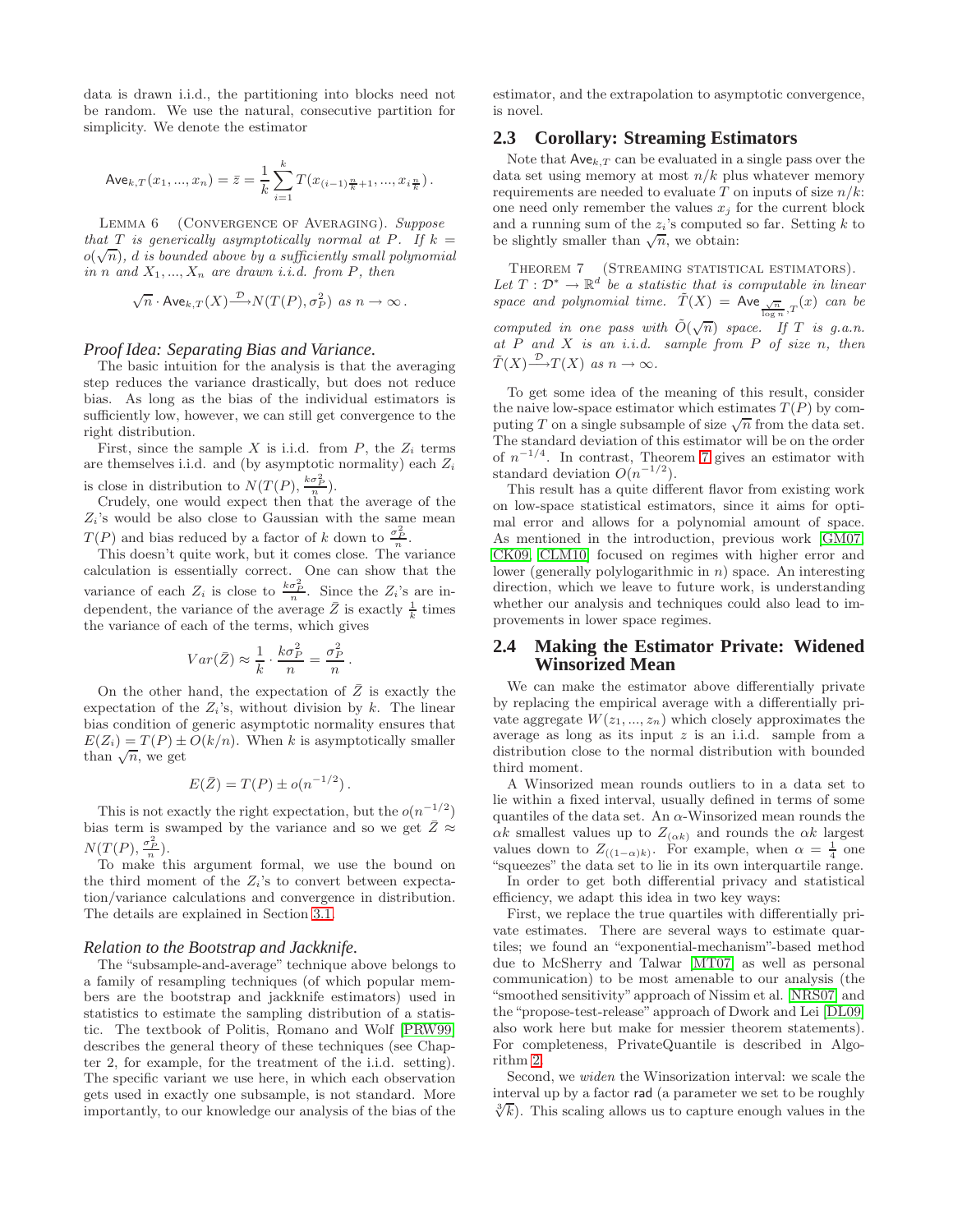tail to get optimal variance but confines the data to a small enough interval that we can add a relatively small amount of noise and still get differential privacy.

The resulting algorithm  $W$  is described in Algorithm [1.](#page-6-1) Note that the privacy guarantee does not make any distributional assumptions about the input.

#### <span id="page-5-0"></span>*2.4.1 Simplifying Assumptions*

In the remainder of the analysis, we make two simplifying assumptions.

First, we assume that the size of the database,  $n$ , is a publicly known value. In general, though, it may not be desirable to release  $n$ ; we can instead first estimate  $n$  using the Laplace mechanism [\[DMNS06\]](#page-8-1) and then use that estimate in place of  $n$  in the remaining algorithms. The data set can be made to have length  $n' \neq n$  either by inserting a small number of default values or removing a small number of values. This will not change the asymptotics of the estimators analyzed here.

Second, we assume that the estimator  $T$  always takes values in a known range  $[-\frac{\Lambda}{2}, \frac{\Lambda}{2}]^d$ . One can circumvent this in<br>at least two ways. The first is to monotonically rescale each at least two ways. The first is to monotonically rescale each of the real axes to take only values in  $(-1/2, 1/2)$  (say via the map  $x \mapsto \frac{1}{\pi} \arctan(x)$ . However, this has the net effect of drastically increasing the error for parameter values that are far away from the origin. Another approach is to use the differentially private estimators of scale and location due to Dwork and Lei  $[DL09]$  inside W to obtain a crude interval that contains a  $(1 - o(1))$  fraction of the data set and which is not too much larger than  $\sigma_P$ . Because the final error depends only logarithmically on the radius  $\Lambda$  of the interval, even a significant overestimate of the range of the data will not affect the final answer significantly. We defer the details to the full version of the paper.

## *Analysis of WWM.*

LEMMA 8. The algorithm W is  $\varepsilon$ -differentially private.

PROOF. The algorithm is a composition of three differentially-private mechanisms: two calls to PrivateQuantile (with parameter  $\varepsilon/4$  each) and one application of the Laplace mechanism (with parameter  $\varepsilon/2$ ). Overall, the algorithm is  $\varepsilon$ -differentially private by the triangle inequality.  $\square$ 

<span id="page-5-2"></span>We now turn to the more involved analysis of the efficiency  $W(Z)$  as an estimator of the mean.

LEMMA 9. Let  $W$  be the noisy widened Winsorized mean described in Algorithm [1.](#page-6-1) Let  $\hat{\mu}(Z)$  be the initial estimate of  $\bar{Z}$  that is computed by the algorithm, and let Y be the Laplace noise that is added to  $\hat{\mu}(Z)$ . There exists a constant  $\beta > 0$  such that for every random variable Z such that  $\mathsf{KS}(Z, N(\mu, \sigma^2)) \leq \frac{1}{20}$  and  $E(\frac{|Z-\mu|}{\sigma})^3 \leq C$ , if  $Z_1, ..., Z_k$  are i.i.d. copies of Z, then the following holds:

There exists an event E of probability at least  $1-Ck^{-\beta}$  –  $\Lambda e^{-\Omega(\varepsilon k)}$  such that conditioned on E:

$$
1.~~\hat{\mu}(Z)=\bar{Z},~and
$$

2.  $Var(Y) \leq Var(\bar{Z}) \cdot k^{-\beta}$ .

The event  $E$  in the preceding lemma is roughly that the quantile estimates obtained in the first part of  $W$  are accurate. In that case, the interval  $[\ell, u]$  into which observations

are projected is likely to contain all the points in  $Z$ ; this latter event implies  $\hat{\mu}(Z) = \overline{Z}$ .

Since  $\hat{\mu}(Z) = \overline{Z}$  are actually equal with high probability, their distributions are close in statistical difference. We immediately get that  $\mathsf{KS}(\hat{\mu},\bar{Z})$  is small since statistical difference upper bounds KS distance. Second, since under the same conditions, we know that  $Z$  is close to normal, adding noise Y with variance much smaller than that of Z will not change the distribution significantly. We obtain the following key corollary:

COROLLARY  $10$  (ACCURACY OF WWM). Let W be the noisy widened Winsorized mean described in Algorithm [1.](#page-6-1) There exists a constant  $\beta > 0$  such that for every random variable Z such that  $\mathsf{KS}(Z, N(\mu, \sigma^2)) \leq \frac{1}{20}$  and  $E(\frac{|Z-\mu|}{\sigma})^3 \leq C$ , if Z,  $Z$ , are i.i.d. conjes of Z, then  $C, if Z_1, ..., Z_k$  are *i.i.d.* copies of Z, then

$$
\mathsf{KS}(W(Z),\bar{Z}) \leq Ck^{-\beta} + \Lambda e^{-\Omega(\varepsilon k)}.
$$

In particular, if k goes to infinity and  $C, \frac{1}{\varepsilon}$  and  $\log(\Lambda)$  are bounded above by sufficiently small polynomials in  $k$ , then  $\mathsf{KS}(Z, N(\mu, \sigma^2))$  goes to 0.

## **2.5 Putting the Pieces Together**

We can combine the guarantees on  $W$  together with the fact, shown above, that  $\overline{Z} = \text{Ave}_{k,T}(X)$  is asymptotically equivalent to  $T(X)$  (when T is generically asymptotically normal at the distribution of X). The overall estimator  $A_T$ is described in Algorithm [3.](#page-7-1)

To get the final result, we must set  $k$  carefully in  $A_T$  to balance two factors: if  $k$  is too large, then the bias of the estimators on the individual subsamples becomes too big and dominates the variance of the estimator. If  $k$  is too small, however, the noise added to ensure the privacy of W becomes too large, and again the overall error becomes too large. We set  $k = n^{1/2 - \eta}$  where  $\eta > 0$  is a small constant. This allows us to prove the bounded-range version of the main result.

PROOF OF THEOREM [4.](#page-3-2) We have set  $k = n^{1/2-\eta}$  so that the analysis of the convergence of simple averaging applies. We get that  $\mathsf{KS}(\bar{Z}, N(T(P), \frac{\sigma_P}{n}))$  tends to 0 (by Lemma [6\)](#page-4-1) and that  $\mathsf{KS}(W(Z),\overline{Z})$  tends to 0 (by Lemma [9\)](#page-5-2). Since the the KS distance satisfies the triangle inequality, we have that  $\mathsf{KS}(W(Z), N(T(P), \frac{\sigma_P}{n}) \leq \mathsf{KS}(N(T(P), \frac{\sigma_P}{n}), \bar{Z}) +$  $\mathsf{KS}(\bar Z,W(Z))$  tends to 0 as n grows to  $\infty$ . The same argument works in higher dimensions by a straightforward hybrid argument, although the distance bounds degrade by a factor of d.  $\Box$ 

As mentioned earlier, the unbounded range version of the result follows by first obtaining a crude estimate of Λ using the technique of Dwork and Lei [\[DL09\]](#page-8-6).

#### **3. DETAILED ANALYSIS**

#### <span id="page-5-1"></span>**3.1 Analysis of Simple Averaging**

PROOF OF LEMMA [6.](#page-4-1) Consider first what happens when  $d = 1$ . Let  $\rho_n = \mathsf{KS}(T(X), N(T(P), \sigma_P^2/n))$ . By the normality assumption,  $\rho_n \to 0$ .

By the linear bias assumption,  $E(\overline{Z}) = E(Z_1) = T(P) +$  $O(k/n)$ .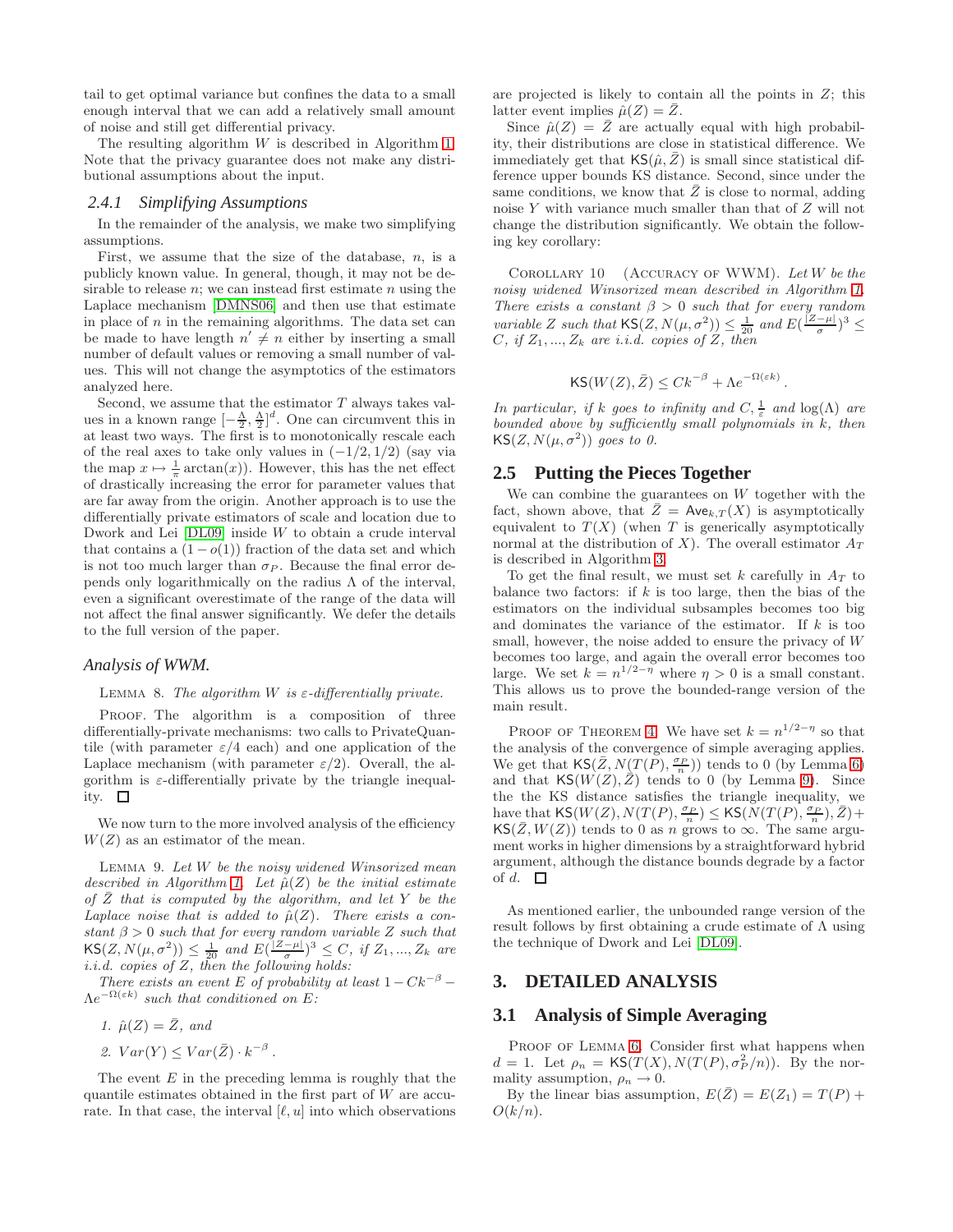<span id="page-6-1"></span>**Algorithm 1:** Widened Winsorized Mean W

**Input**:  $Z = (Z_1, \ldots, Z_k) \in \mathbb{R}^k$ , parameter  $\varepsilon > 0$ , bounding parameter  $\Lambda > 0$ **Output**: Estimate  $\hat{\mu} = W(Z)$ Set the parameter  $\mathsf{rad} = k^{\frac{1}{3} + \eta}$ , where  $\eta = 1/10$ . /\* First, estimate the range of  $Z$  with  $[\ell, u]$ . \*/ /\* Use the exponential mechanism to estimate quantiles. \*/  $\hat{a} \leftarrow \text{PrivateQuantile}(Z, \frac{1}{4}, \frac{\varepsilon}{4}, \Lambda);$ <br>  $\hat{i} \quad \text{D} \quad \text{L} \quad \text{Q} \quad \text{L} \quad (Z, \frac{3}{4}, \varepsilon, \Lambda).$  $\hat{b} \leftarrow \text{PrivateQuantile}(Z, \frac{3}{4}, \frac{\varepsilon}{4}, \Lambda);$  $\mu_{crude} \leftarrow \frac{\hat{a}+\hat{b}}{2};$  $\mathsf{iqr}_{crude} \leftarrow |\hat{b} - \hat{a}| \,$  ;  $u \leftarrow \mu_{crude} + 4 \cdot rad \cdot iqr_{crude};$  $\ell \leftarrow \mu_{crude} - 4 \cdot \text{rad} \cdot \text{iqr}_{crude};$ /\* Now compute Winsorized mean for range  $[\ell, u]$ . \*/ Define  $\Pi_{[\ell,u]}(x) \leftarrow$  $\sqrt{ }$  $\left\vert \right\vert$  $\mathcal{L}$  $\ell$  if  $x \leq \ell$ <br>  $x$  if  $\ell < x < u$ u if  $x>u$ ; Let  $\hat{\mu} \leftarrow \frac{1}{k} \sum_{i=1}^{k}$  $\frac{i=1}{i}$  $\Pi_{[\ell,u]}(Z_i)$ ; Sample  $Y \sim \textsf{Lap}(\frac{|u-\ell|}{2\varepsilon k})$  where  $\textsf{Lap}(\lambda)$  is a Laplace distribution with scale parameter  $\lambda$ ;<br>Output  $W(Z) = \hat{\mu} + Y$ 

## **Algorithm 2:** PrivateQuantile $(Z, \alpha, \varepsilon)$

<span id="page-6-0"></span>**Input**: List of real numbers  $Z = (Z_1, ..., Z_k)$ , quantile  $\alpha \in (0, 1)$ , privacy parameter  $\varepsilon > 0$ , bounding parameter  $\Lambda > 0$ **Output**: A real number  $x \in [0, \Lambda]$  drawn according to the distribution with density proportional to  $\exp(-\frac{\varepsilon}{2}|\alpha k - \#\{i : Z_i \leq x\}|).$ Sort  $Z_i$  in ascending order; Replace  $Z_i < 0$  with 0 and  $Z_i > \Lambda$  with  $\Lambda$ ; Define  $Z_0 = 0$  and  $Z_{k+1} = \Lambda$ ; For  $i = 0, ..., k$ , set  $y_i = (Z_{i+1} - Z_i) \exp(-\varepsilon |i - \alpha k|)$ . Sample an integer  $i \in \{0, ..., k\}$  with probability  $y_i/(\sum_{i=0}^k y_i);$ <br>Output a uniform draw from  $Z_{i+1} - Z_i$ . Output a uniform draw from  $Z_{i+1} - Z_i$ .

Computing the variance is slightly more delicate since, even though the  $Z_i$ 's are close to  $N(T(P), \frac{k\sigma_P^2}{n})$ , the variance of  $Z_i$  may differ from  $\frac{k\sigma_P^2}{n}$ . Nevertheless, the bound on the third moment of the  $Z_i$ 's (which is ensured by generic asymptotic normality assumption) allows us to conclude that the variance is indeed close to what we expect. Lemma [14](#page-8-18) in Appendix [A](#page-0-0) implies that

$$
Var(\bar{Z}) = \frac{1}{k}Var(Z_1)
$$
  
 
$$
\leq \frac{1}{k}(\frac{\sigma_P^2}{n/k})(1 + O(\rho_{n/k}^{1/3})) = \frac{\sigma_P^2}{n}(1 + o(1)).
$$

Now  $\bar{Z}$  is a sum of i.i.d. random variables. The central limit theorem states that such sums converge to a normal distribution. The difficulty here is that we are taking two limits at the same time: the distribution of the  $Z_i$ 's also changes with k. Fortunately, the Berry-Esseen theorem gives a uniform bound on the convergence rate in terms of the third moment of the  $Z_i$ 's (which are bounded by the conditions of generic asymptotic normality). The following statement is paraphrased from Feller [\[Fel71,](#page-8-19) §16.5]:

THEOREM 11 (BERRY-ESSÉEN). Let  $A_1, ..., A_k$  be i.i.d.

realizations of a random variable A with mean 0, variance 1 and third absolute moment  $c = E[|A|^3] < \infty$  and let G be a and then absolute moment  $c = E[|A|] \leq \infty$  and let G be a<br> $N(0, 1)$  Gaussian random variable. Then  $\mathsf{KS}(\sqrt{n} \cdot \overline{A}, G) \leq$  $9c/\sqrt{n}$ .

Applying the Berry-Esséen theorem to  $\frac{Z_i - E(Z)}{Var(Z)}$ , we get that  $Y_n = \frac{\bar{Z} - E(Z_1)}{V_1 - \langle Z_1 \rangle}$  $\frac{\bar{Z}-E(Z_1)}{Var(Z_1)/\sqrt{n/k}} = \frac{\bar{Z}-E(Z_1)}{(1+o(1))\sigma_P/\sqrt{n}} \stackrel{\mathcal{D}}{\longrightarrow} N(0, 1).$ 

Dropping the  $1+o(1)$  term in the denominator, we get that  $Y'_n = \frac{\bar{Z} - E(Z_1)}{\sigma_P / \sqrt{n}}$  converges to  $N(0, 1)$  (since  $Y'_n = (1 + o(1))Y_n$ , we get that for any real value y,  $Pr(Y_n \le y) = Pr(Y'_n \le y(1+\$  $o(1)$ ; this value converges to  $Pr(Y'_n \leq y)$  since  $Y_n$  converges to a continuous distribution). Finally, we can replace  $E(Z_1)$ with  $T(P) \pm O(k/n)$ :

$$
Y_n' = \frac{\bar{Z} - T(P) \pm O(k/n)}{\sigma_P/\sqrt{n}} = \frac{\bar{Z} - T(P)}{\sigma_P/\sqrt{n}}(1 + O(\frac{k}{\sqrt{n}}))
$$

Since  $k = o(\sqrt{n})$ , the factor  $(1 + O(\frac{k}{\sqrt{n}}))$  is  $(1 + o(1))$ . Hence,  $\frac{\bar{Z}-T(P)}{\sigma_P/\sqrt{n}} \longrightarrow N(0, 1)$ , as desired.

The proof extends directly to higher  $d$  using higherdimensional analogues of the central limit theorems and Berry-Esséen bounds.  $\square$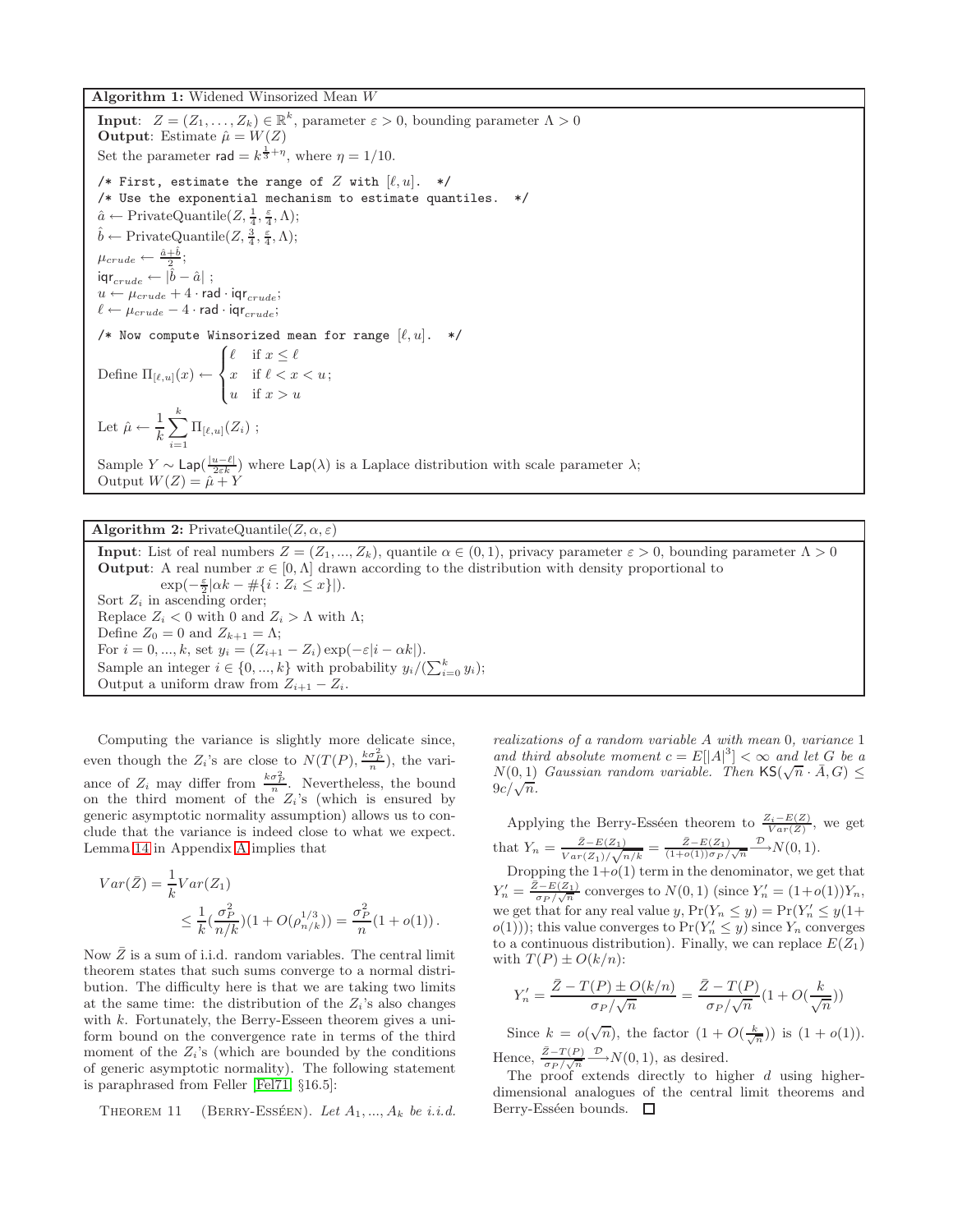<span id="page-7-1"></span>**Algorithm 3:**  $A_T$ : Subsample-and-aggregate using Widened Winsorized mean

**Input**:  $X = (X_1, \ldots, X_n)$  in domain  $\mathcal{D}$ . Description of  $T : \mathcal{D}^n \to \mathbb{R}^d$ **Output**: Estimate  $A(X)$  to  $T(X)$ Set  $k = n^{\frac{1}{2} - \eta}$  where  $\eta = 1/10$ . Randomly divide X into k blocks  $X^{(1)}, \ldots, X^{(k)}$  of size  $n/k$  each; Compute  $Z_i = T(X^{(i)})$  for each block  $i = 1, 2, ..., k$ . **for** each dimension  $j = 1, \ldots, d$  **do**  $\hspace{0.1mm}/\ast$  Run noisy Widened Winsorized Mean in dimension  $j$   $\ast/$  $Z|_j \leftarrow$  projection of  $Z = (Z_1, \ldots, Z_k)$  in dimension j;  $A_j \leftarrow W(Z|_j , \frac{\varepsilon}{d});$ Output  $(A_1, \ldots, A_d)$ .

## **3.2 Analysis of Widened Winsorized Mean**

The analysis of W hinges on getting good estimates of the quartiles. The following lemma shows the estimates are accurate enough (that is, the interquartile range is correct within a constant factor) with high probability:

<span id="page-7-3"></span>LEMMA 12. Let  $Z = (Z_1, ..., Z_k)$  be i.i.d. draws from distribution Q. If Q is within KS distance  $\frac{1}{20}$  of  $N(\mu, \sigma)$ , then, with probability  $1 - \frac{\Lambda}{\sigma} e^{-\Omega(\epsilon k)}$  over the choice of Z, both  $\mu - \hat{\alpha}$ and  $\hat{b} - \mu$  are in the interval  $\left[\frac{1}{8}\sigma, 2\sigma\right]$ .

<span id="page-7-2"></span>This lemma is proved in the next section. For now, we need only the following corollary:

COROLLARY 13. If we define  $\ell, u$  as  $\mu_{crude} \pm 4(\hat{b}-\hat{a})$ rad, then the probability over the choice of Z that both  $[\ell, u]$  contains  $\mu \pm \sigma$ rad and  $|u - \ell| < 16\sigma$ rad is  $1 - \frac{\Lambda}{\sigma} e^{-\Omega(\varepsilon k)}$ .

We can now prove the main lemma on the accuracy of the noisy widened Winsorized mean.

PROOF OF LEMMA [9.](#page-5-2) Let  $E_1$  be the event described in Corollary [13.](#page-7-2) Conditioned on  $E_1$ , the standard deviation of Y is  $O(\frac{\sigma_{\text{rad}}}{\epsilon k})$ . Since we set rad  $= k^{1/3} + \eta$ , the standard deviation of Y is  $O(\sigma k^{-\frac{2}{3}+\eta})$  $\sqrt{ }$ ), which is much smaller than  $\overline{Var(\bar{Z})} = \frac{\sigma}{\sqrt{k}}(1 + o(1))$  (see the analysis of the simple averaging estimator for the bound on the variance of  $Z$ ).

Let  $E_2$  be the event that all the points in Z lie in the interval  $\mu \pm \sigma$  rad. The bound on the third moment of Z implies that

$$
\begin{aligned} \Pr(\tfrac{|\mathcal{Z}_1 - \mu|}{\sigma} \leq \mathsf{rad}) &= \int_{|w| > \mathsf{rad}} dQ(\mu + \sigma w) \\ &\leq \mathsf{rad}^{-3} \int_{|w| > \mathsf{rad}} |w|^3 dQ(\mu + \sigma w) = C \cdot \mathsf{rad}^{-3} \,. \end{aligned}
$$

hence the probability of  $E_2$  is at most  $kC/\text{rad}^3 = Ck^{-3\eta}$ .

To complete the proof of the lemma, let  $E = E_1 \cap E_2$ . The probability of  $E$  is close to 1 since each of  $E_1$  and  $E_2$  occurs with probability close to 1. Moreover,  $E_2$  and  $E_1$  together imply that all the points in Z lie in  $[\ell, u]$ , and so  $\hat{\mu}(Z) = \overline{Z}$ . The event  $E_1$  alone implies that the Laplace noise added to the estimate is not too large, as desired.  $\Box$ 

# **3.3 Analysis of PrivateQuantile**

PROOF OF LEMMA [12.](#page-7-3) The constants  $1/8$  and 2 are chosen to be less than  $F^{-1}(11/20) \approx 0.126$  and more than  $F^{-1}(19/20) \approx 1.65$ , respectively, where F is the c.d.f. of  $N(0, 1)$ .

We analyze here the case of the upper estiamte  $b$ ; the case of the lower estimate  $\hat{a}$  is symmetric.

First, we can assume that  $\mu = 0$  and  $\sigma = 1$  by rescaling the interval  $[0, \Lambda]$  to  $\left[-\frac{\mu}{\sigma}, \frac{\mu+\Lambda}{\sigma}\right]$ .

Second, we can assume that the empirical c.d.f. of  $Z_1, ..., Z_k$ , denoted  $\hat{F}_z$ , follows  $F_Z$  closely. By the Dvoretsky-Kifer-Wolfowitz theorem, the probability that  $||F_Z - F_Z||_{\infty} > \beta$  is exponentially small in  $\beta^2 k$ . We'll assume the c.d.f.'s differ by at most  $\beta = 1/1000$ ; this occurs with probability  $1 - \exp(\Omega(k))$ . Thus, the overall distance between  $F_Z$  and F is at most  $\rho + \beta$ .

Our argument follows the by-now standard outline of analyses of the exponential mechanism [\[MT07\]](#page-8-11).

Divide the real line into segments delimited by  $F^{-1}(11/20), F^{-1}(14/20), F^{-1}(16/20),$  and  $F^{-1}(19/20)$ . Let *BAD* be the set of points *outside* of  $[F^{-1}(11/20), F^{-1}(19/20)]$  and let  $GOOD$  be the set of points *inside*  $[F^{-1}(14/20), F^{-1}(16/20)].$ 

Consider the distribution sampled from by PrivateQuantile. Note that points in BAD have density in the distribution at most  $\exp(-\frac{\varepsilon}{2}(\frac{4k}{20}-\rho-\beta))/M$  where M is a normalizing constant. Points in *GOOD* have mass at least  $\exp(-\frac{\varepsilon}{2}(\frac{1k}{20}+\rho+\beta))/M$ . Moreover, the measure of *BAD* is at most  $\Lambda/\sigma$ ; the measure of  $GOOD$  is  $F^{-1}(16/20)$  –  $F^{-1}(14/20)$ . Thus, the probability of a point in BAD being sampled by PrivateQuantile is at most

$$
\frac{(\Lambda/\sigma) \exp(-\frac{\varepsilon}{2}(\frac{4k}{20} - \rho - \beta))}{(F^{-1}(16/20) - F^{-1}(14/20)) \exp(-\frac{\varepsilon}{2}(\frac{1k}{20} + \rho + \beta))}
$$
  
=  $O(\frac{\Lambda}{\sigma}) \cdot \exp(-\frac{\varepsilon}{2}(\frac{3k}{20} - 2\rho - 2\beta)).$ 

Recalling that  $\rho < 1/20$  and  $\beta < 1/1000$ , we get the desired bound.  $\square$ 

## **Acknowledgements**

This work benefited from conversations with many colleagues from both statistics and computer science over the last three years. In particular, I am grateful for helpful discussions with Cynthia Dwork, Sofya Raskhodnikova, Steve Fienberg, Sesa Slavković, Bing Li, Jing Lei, Andrew McGregor and Larry Wasserman.

#### **4. REFERENCES**

<span id="page-7-0"></span>[BDMN05] Avrim Blum, Cynthia Dwork, Frank McSherry, and Kobbi Nissim. Practical privacy: The SuLQ framework. In *PODS*, pages 128–138. ACM, 2005.